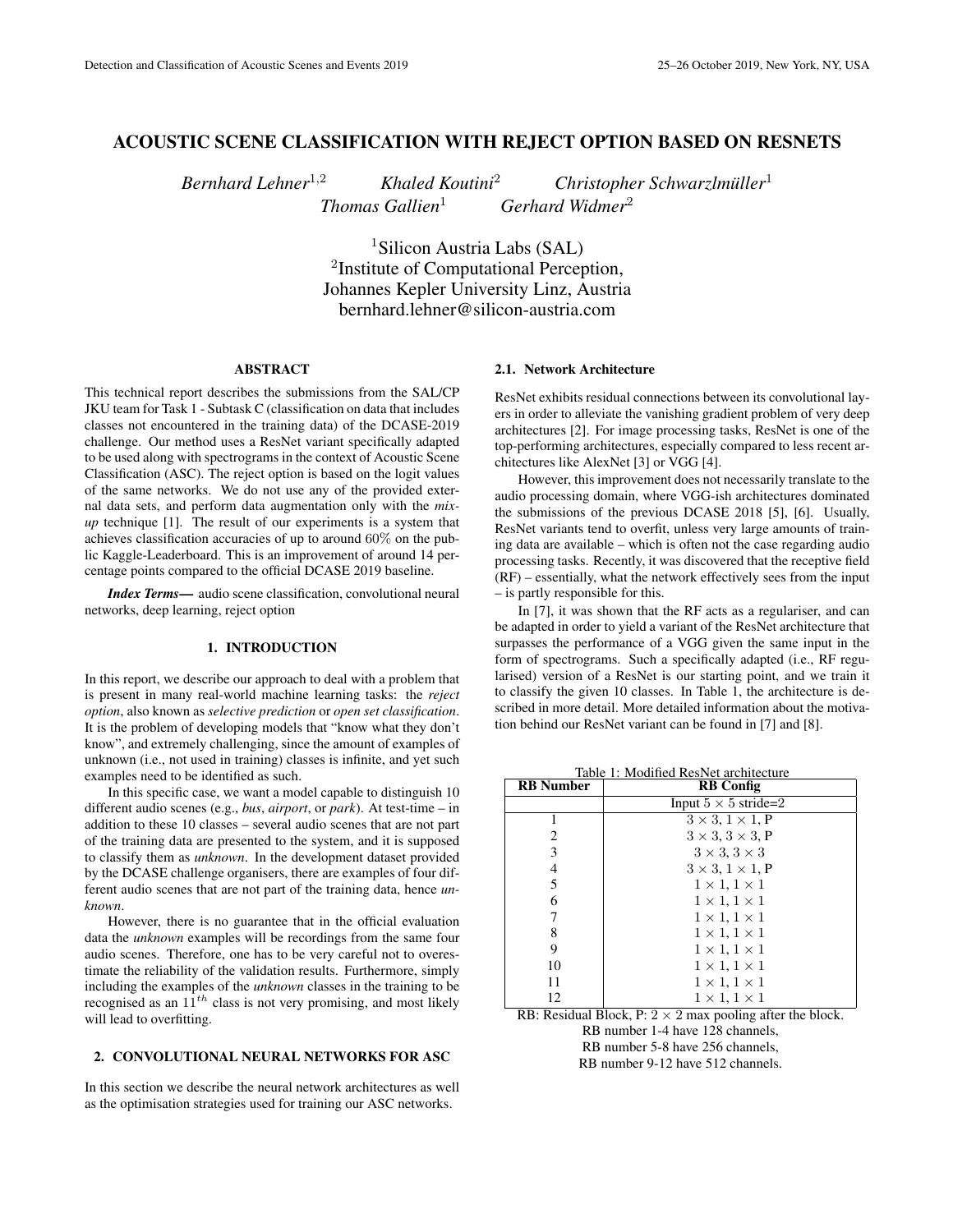#### 2.2. Frequency-Aware CNNs

Since we are using fully convolutional networks, learned filters are agnostic to frequency information of the feature maps. In other words, the spectrograms and feature maps can be rolled over in both the time and frequency dimension with a minor impact on the network predictions. One way to make filters more specialised in certain frequencies is to concatenate a new channel containing the frequency information of each spatial pixel to each feature map. The value of the pixel  $V(f, t)$  with the spatial index  $(f, t)$  in the new channel is calculated as follows.

$$
V(f, t) = f/F
$$
 (1)

where  $F$  is the frequency dimension size of the feature map. This additional channel gives convolutional filters a frequency context.

#### 2.3. Network Optimisation

We use Adam [9] with a specific scheduling as follows. First, we start training with a learning rate of  $1 \times 10^{-4}$ . From epoch 50 until 250, the learning rate decays from  $1 \times 10^{-4}$  to the minimum learning rate  $5 \times 10^{-6}$  in a linear fashion. Afterwards, we keep training for an additional 100 epochs with the minimum learning rate in a similar setup as in [7].

#### 2.4. Data Preparation

For data preprocessing we resample the audio signals to 22050 Hz, and compute a single-channel (mono) Short Time Fourier Transform (STFT) using 2048-sample windows and a hop-size of 512 samples. Next, we apply a perceptual weighting to the individual frequency bands of the power spectrogram  $[10]$ <sup>1</sup>. As a last step, we apply a mel-scaled filterbank yielding 431-frame spectrograms with 256 frequency bins per data point.

We normalise the examples to have zero-mean and unit standard deviation along the individual frequency bins according to the training data. We do not use the examples representing *unknown* classes for training, hence reducing the number of training examples used for training the network from 10290 down to 9185.

## 2.5. Data Augmentation

We use the *mix-up* technique [11] on the training data as the only means of data augmentation. From our experience, this augmentation method has the biggest impact on performance and generalisation capability, compared to other methods like e.g., pitch shifting or adding noise.

# 2.6. Reject Option

For the identification of *unknown* audio scenes we use the single maximum logit value (i.e., the input to the softmax layer) corresponding to the most likely of the 10 known classes, and apply a threshold. An example is then considered *unknown* as soon as the value of this logit is below the threshold. The threshold could in principle be determined according to the best results of the validation data. However, these results might not be reliable enough due to a lack of proper variety. Therefore, we suggest to apply a different – higher – threshold, even though this means that the validation results will decrease.



Figure 1: The total score as a function of the threshold for rejects. We consider relying too much on the validation results dangerous. Left plot: the average scores (blue) from below and above optimum threshold (red) according to the validation results; right: increased

threshold leads to equal average scores on both sides of the thresh-

old and we consider this better suited for unseen data.

The reason for that is the way the total score for this task is computed: it is the weighted average of the known classes and unknown class accuracies. This specific metric favors aggressive rejection, which might not be clear at first. In Figure 1, we can see the total score as a function of the threshold used for the reject option. As the threshold increases, the rejection rate increases as well. As can be seen, the total score when nothing gets rejected  $(i.e., threshold = 0)$  is around 0.4. On the other hand, when *every* example gets rejected (i.e.,  $threshold > 8$ ), the score is exactly 0.5. The blue lines correspond to the average score below and above the chosen threshold (red line), respectively. In the left plot, we have chosen the threshold according to the maximum score of the validation data. As can be seen, the average scores from below and above threshold are different, something that we consider an indicator of biased thresholding. In the right plot, we increased the threshold, which leads to equal average scores on both sides of the threshold, something that we think is better suited to deal with unseen data.

#### 2.7. Ensemble

In order to improve robustness and generalisation of our system, we create an ensemble of four models, carefully selected according to the 10-class accuracy of the validation data. First, we average the logits of the four models, and select the label that corresponds to the maximum logit value.

These prediction results are then shared across all the systems for further processing regarding the reject option. For the reject option, we implemented four different strategies as follows.

- SAL\_CNN\_1: all four models have their own thresholds according to the best validation result. Reject if three or more models vote for reject. Of all methods, this yields the maximum score on the validation data, but for reasons discussed in Section 2.6 we don't consider this result reliable and expect the lowest generalisation capability of all methods.
- SAL CNN 2: all four models have their own thresholds, but this time increased by 10% compared to the previously used thresholds. Reject if one or more models vote for reject.

<sup>1</sup>librosa.core.perceptual\_weighting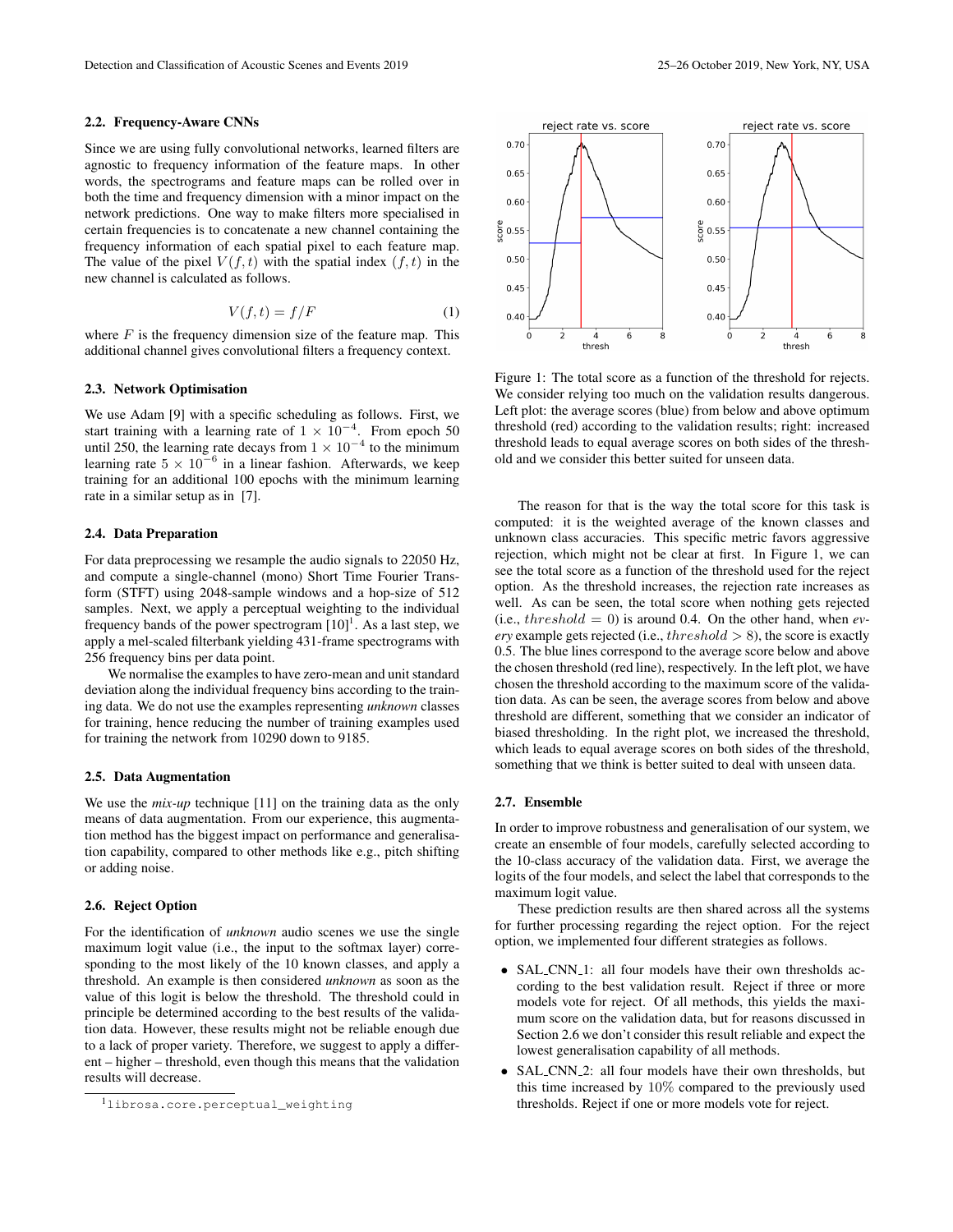|                 | Validation |         |       | Leaderboard |         | <b>Challenge</b> |         |       |
|-----------------|------------|---------|-------|-------------|---------|------------------|---------|-------|
|                 | known      | unknown | total | public      | private | known            | unknown | total |
| SAL_CNN_1       | .608       | .846    | .727  | .553        | .558    | n/a              | n/a     | n/a   |
| SAL_CNN_2       | .371       | .956    | .664  | .600        | .608    | n/a              | n/a     | n/a   |
| SAL_CNN_3       | .294       | .977    | .635  | .605        | .608    | n/a              | n/a     | n/a   |
| SAL CNN 4       | .313       | .968    | .641  | .597        | .612    | n/a              | n/a     | n/a   |
| <b>DCASE_BL</b> | .542       | .431    | .487  | .467        | .442    | n/a              | n/a     | n/a   |

Table 2: Results of the four submitted methods. All methods share the same 10-class results, and only differ in terms of their rejection strategy. SAL\_CNN\_1: reject if the majority votes for rejection; SAL\_CNN\_2: 10% increased threshold for single model rejection, reject if one or more vote for rejection; SAL CNN 3: 20% increased threshold for single model rejection, reject if one or more vote for rejection; SAL CNN 4: 30% increased threshold for single model rejection, reject if two or more vote for rejection; DCASE BL: official baseline provided by DCASE organisers [12].

- SAL\_CNN\_3: all four models have their own thresholds, but this time increased by 20%. Reject if one or more models vote for reject.
- SAL\_CNN\_4: all four models have their own thresholds, but this time increased by 30%. Reject if two or more models vote for reject.

#### 3. RESULTS

In this section, we list our submitted systems and their respective performances on the public and private Kaggle leaderboard and the final evaluation set. Just using the vanilla ResNet without any reject option would result in a total score of 0.407 (known: 0.814, unknown: 0.0).

As can be seen in the validation data results, our four methods are quite different regarding the aggressiveness of their rejection (the score for *unknown* is equivalent to its recall). The least aggressive rejection strategy (SAL\_CNN\_1) yields the best results on the validation data, yet the lowest score on the leaderboard. We intentionally submitted this method in order to demonstrate the risk of overfitting when relying too much on the validation results.

The remaining three methods yield similar total scores, but the accuracies of the *known* and *unknown* are quite different. Interestingly, our most aggressive rejection strategy (SAL CNN 3) yields the lowest score on the validation data, yet the generalisation gap compared to the leaderboard results is the smallest.

Regarding the Kaggle leaderboard, both public and private leaderboard results are quite consistent for all four methods.

# 4. CONCLUSION

This technical report describes our submissions for Task 1 - Subtask C of the DCASE-2019 challenge. We use a ResNet variant specifically adapted in terms of its receptive field to be used along with spectrograms. The reject option is based on the logit values of the same networks. We show the risk of tuning the reject option according to the validation data scores, and propose a more aggressive rejection, which results in lower validation scores, but seems to generalise better. We do not use any of the provided external data sets, and perform data augmentation only with the *mix-up* technique [1]. We improve around 14 percentage points upon to the official DCASE 2019 baseline [12] on the public Kaggle leaderboard.

## 5. ACKNOWLEDGMENT

This work has been supported by the COMET-K2 Center of the Linz Center of Mechatronics (LCM) funded by the Austrian federal government and the federal state of Upper Austria. We also gratefully acknowledge the support of NVIDIA Corporation with the donation of a Titan Xp GPU used for this research.

## 6. REFERENCES

- [1] H. Zhang, M. Cisse, Y. N. Dauphin, and D. Lopez-Paz, "mixup: Beyond empirical risk minimization," *arXiv preprint arXiv:1710.09412*, 2017.
- [2] K. He, X. Zhang, S. Ren, and J. Sun, "Deep residual learning for image recognition," in *Proceedings of the IEEE Conference on Computer Vision and Pattern Recognition*, pp. 770– 778.
- [3] A. Krizhevsky, I. Sutskever, and G. E. Hinton, "Imagenet classification with deep convolutional neural networks," in *Advances in neural information processing systems*, 2012, pp. 1097–1105.
- [4] K. Simonyan and A. Zisserman, "Very Deep Convolutional Networks for Large-Scale Image Recognition." [Online]. Available: http://arxiv.org/abs/1409.1556
- [5] K. Koutini, H. Eghbal-zadeh, and G. Widmer, "Iterative knowledge distillation in R-CNNs for weakly-labeled semisupervised sound event detection," in *Proceedings of the Detection and Classification of Acoustic Scenes and Events 2018 Workshop (DCASE2018)*, pp. 173–177.
- [6] M. Dorfer, B. Lehner, H. Eghbal-zadeh, C. Heindl, F. Paischer, and G. Widmer, "Acoustic Scene Classification with Fully Convolutional Neural Networks and I-Vectors." DCASE2018 Challenge.
- [7] K. Koutini, H. Eghbal-zadeh, M. Dorfer, and G. Widmer, "The Receptive Field as a Regularizer in Deep Convolutional Neural Networks for Acoustic Scene Classification," in *Proceedings of the European Signal Processing Conference (EU-SIPCO*), A Coruña, Spain, 2019.
- [8] K. Koutini, H. Eghbal-zadeh, and G. Widmer, "CP-JKU submissions to DCASE'19: Acoustic Scene Classification and Audio Tagging with Receptive-Field-Regularized CNNs," in *Proceedings of the Detection and Classification of Acoustic Scenes and Events 2019 Workshop (DCASE2019)*, 2019.